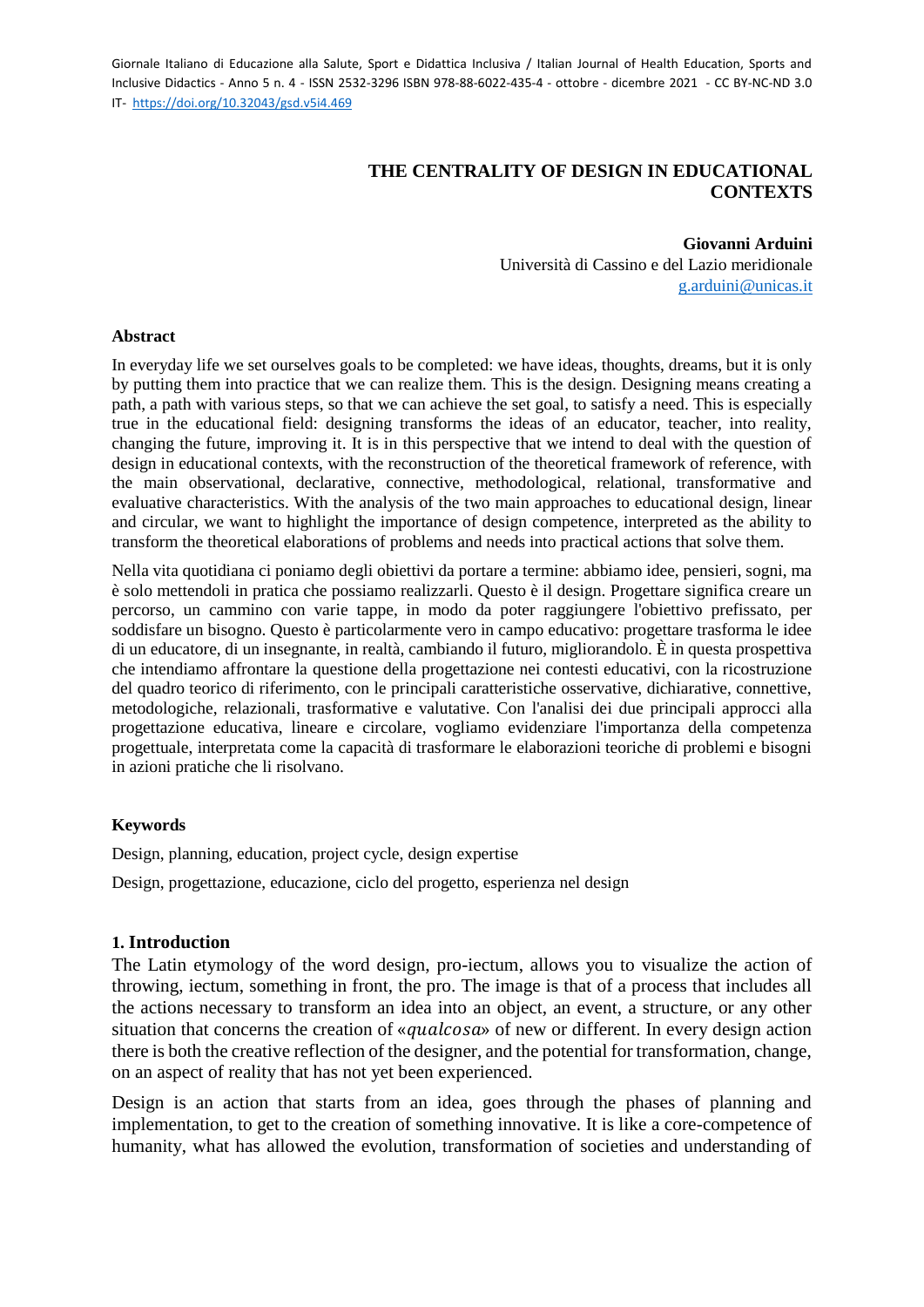human and social relations. The same relationship between man and the environment is based on design expertise.

We can say that design is a process constantly linked to the flow of time and history that links innovative and imaginative thinking to past and present reality to transform it into something else. Each cultural, scientific, social result is the result of a conscious or unconscious design that has innovated objects, materials and symbols, but also ways of working, organizing, managing services and structures for the population (Paradiso, 2020, p. 5). It is designed to respond to an ethical need. We design to ex-ducere, to support, to integrate, to compensate, to help people. A project, especially if we are talking about a pedagogical or professional educational project, is a structure built to meet the needs of the person.

A pedagogical project must have, as its ultimate objective, the pursuit of the development and improvement of adaptation to the environmental context of the users, it must improve their lives. Our ultimate goal will always be the person. In this context, designing is an essential action which can't prescind from doing, it is a precious space-time, dedicated to the reflection on the other as a person who challenges us with specific needs and requests. Designing in the educational field is a conscious and constructed response. It is an articulated, specific, in-depth teamwork, which must take into account multiple complexities, must be capable of resources and strategies, of invention and innovation, of listening and presence, of concreteness and punctuality.

## **2. Progettuality and design**

When we talk about design it is necessary to differentiate the planning, the design and the project, which represent phases and actions different from the process of elaborating an itinerary of educational and social work.

The planning represents the intentionality of the designer: it is formed in a process of conception, elaboration, research and reflexivity on educational and socio-cultural contexts, to become a design idea that describes the desired change. In this sense, the planning, in addition to representing the designer's vision, structures the frame, the boundary within which the educational and social action develops (Blezza, 2020).

Design, on the other hand, is the process that translates the intentionality of the designer into a work plan that defines the transition from the ideal to the real: it is an ordered series of actions that puts in relation the elements, levels and design areas that determine the educational and social action, functional to the achievement of the desired changes. In particular, with the term design, we refer to the work process that results in the definition of a project, of social, educational, training, social and health and cultural intervention, in the development of communities. The design, in fact, is a set of actions aimed at co-building an itinerary of educational and social work: it is a process of research, discovery, classification and verification that arises from a "thought action" (Dewey, 1971), by an individual subject, the designer, or by a multiple team (Cavagna, 2020).

Finally, the project is the final result of the design cycle that is substantiated in the final document, representing the design path developed by the operator and the educational and social work itinerary. It is the instrument that directs the design action, which promotes the transformation of the experience of oneself, of groups and of the community according to a need or the solution of a problem.

The project is the documentary structure that describes the set of educational, social and training actions in relation to the analysis of various needs; while design is a dynamic, flexible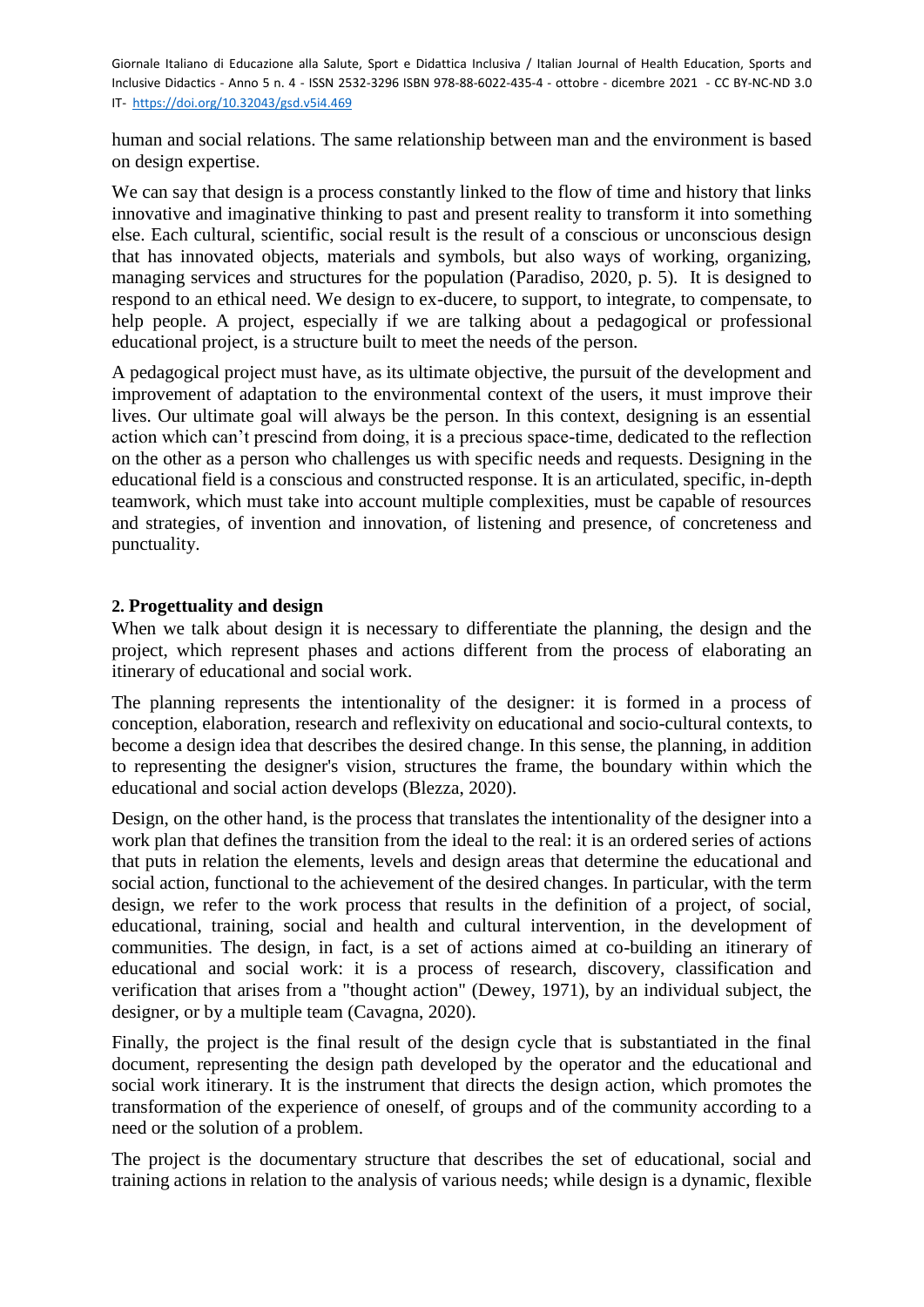and articulated action that develops in a procedural dimension that alternates phases of study, evaluation and documentation starting from an ideation phase, where it defines the hypotheses of intervention, to another phase that studies the design action, to a documentation that traces the memory of the project to one of educational and social evaluation that observes the results achieved. It is important to add a further terminological distinction that distinguishes the project as a fundamental element of the design process, from the project cycle that represents the implementation phase of the design: the moment in which the educational and social work is carried out and concluded. This allows us to visualize two necessary aspects of the design work: the design cycle and the project cycle, which represents the implementation part, the realization of the educational intervention.

In its broadest and most shared meaning, designing means "conceiving something and studying in relation to the possibilities and ways of implementation" (Blezza, 2020). This definition recalls the specific elements of the activity itself, but constantly involved with each other: a moment of the present, of conception of the here and now; a future moment, in which the activity is started and its realization is evaluated within the limits of the possibility; a past moment, relative to the experience from which that particular and specific idea arises.

Starting from the analysis of the etymological term of design, it can be noted that it is close to the shared negotiation of the meaning of the term project. Both terms have, in fact, the same root and their distinction allows to acquire tools to decline the functional aspects of the educator's design action. According to a psychoanalytic approach, it can be argued that the activities of the symbolic are concretized in planning, and consider a question, which acts and aims to modify the world, in relationship and sharing, and in action with the Other; while the projection mobilizes the imaginary and becomes a desire intent on modifying the image of the Other and of one's relationship with the Other. The conception of planning oriented to the symbolic always considers the relationship with the Other and the dimensions of possibility that, in this relational interweaving, are recalled and constantly questioned. It is precisely this attention to the interweaving of the questions of the world, those of the subject and the actors present on the precise scene of life that makes design possible.

The possibility of designing is based, therefore, on the connections, constantly revisited, between constraints and desires. Reason for which it is possible to affirm that if there is no desire, there is no project (De Angelis, 2016, p. 23).

### **3. Theoretical design models**

Educational planning is a dynamic process, open to reality, which explores the different possibilities of living in groups and in community and which supports the person in his becoming. At the same time, it participates in the creation of the common good (Donati, 1991).

According to this logic, we can say that the logic of design has different functions:

- observational: it interprets the social reality (communities, groups, individuals) in the different states of life in the community (from situations of well-being and development, to those of crisis, to reparative ones), in the awareness of the theoretical models adopted;

- declarative: makes the design intentionality explicit and public, allowing all the subjects involved, recipients and designers, to be clear on the field on which they are working and, consequently, the boundaries of their "being in that situation";

- connective: involves the different systems of society that in social and educational work must be closely integrated with each other;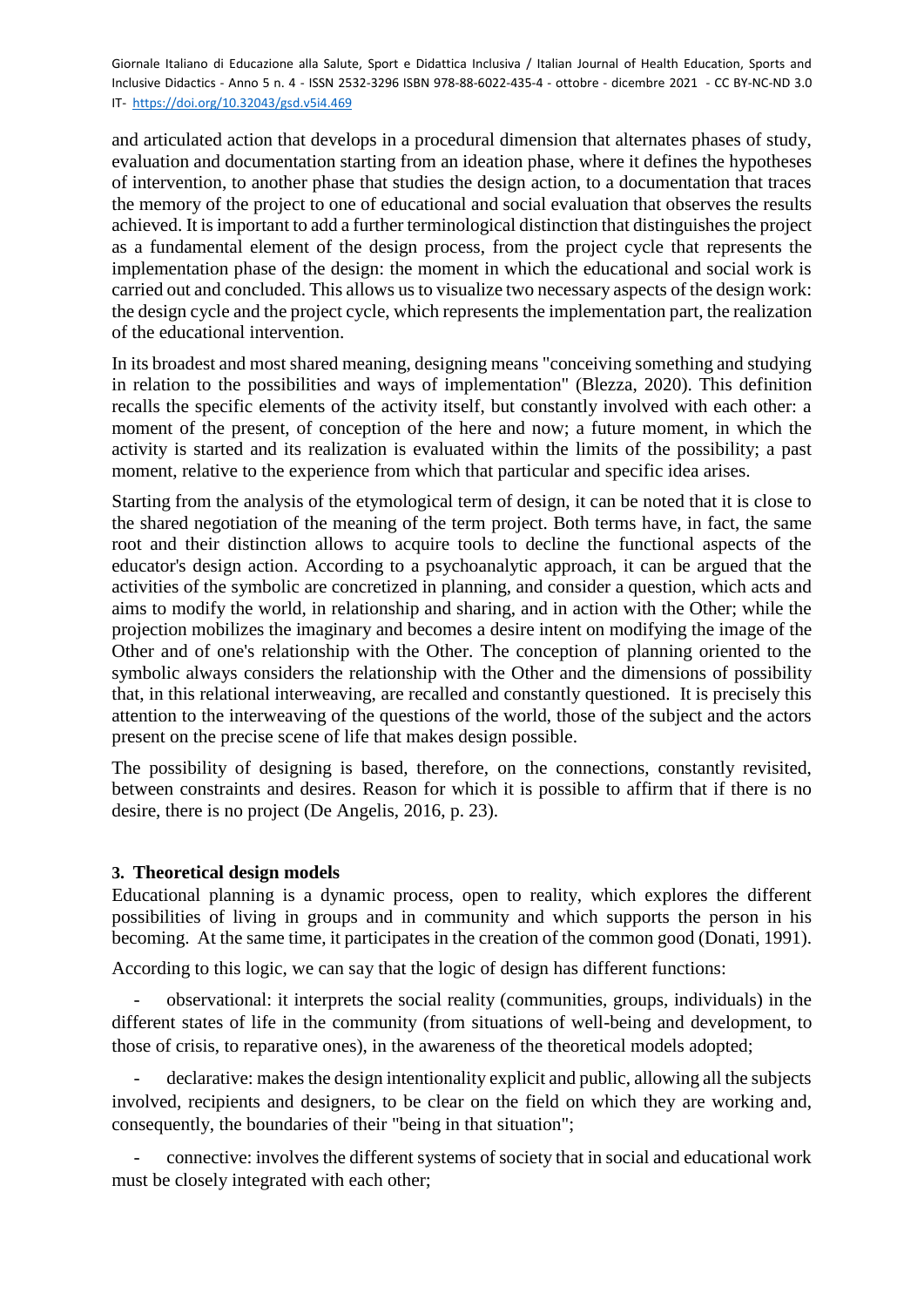augmentative: works on different levels of socio-educational-cultural need, promoting system actions that develop a sense of community and empowerment;

methodological: it includes methodological assets able to collect information on the project development process during the intervention phase; in the conception, definition, implementation phases, it is always possible to monitor the progress and redesign the intervention;

integrative: involves different professional profiles that also belong to different sectors and services, developing inter and intra-professional group work paths, in the design of group communities or on the person, avoiding fragmentation of interventions;

transformative; transforms the results of the project into cultural heritage and a common good;

participatory: acts on the relationship between designer and beneficiary of social and educational work to activate processes of sharing objectives, stimulating the processes of selfdetermination and self-development. It is a function that reinforces empowerment and a sense of community, reducing the experience of alienation and extraneousness that an institutional design could transfer;

- evaluative: allows to oversee the results of the design both in the individual phases and in the final results of the project. In particular, it is able to constantly oversee the direction of the project by detecting the unwanted or "perverse" effects (Boudon, 1981) that worsen the problem.

These functions, if pursued, guarantee the quality of the process itself: these allow, in fact, to assess whether the project group respects and observes reality; whether it promotes integration, assesses the needs of individuals and groups and adopts appropriate methodologies. All of these conditions allow an improving experience for the community (Paradiso, 2020, p. 30).

# **4. Linear and circular approaches to educational design**

The design approaches that have been developed can be of several areas: on the one hand we have the logical-linear theoretical models, based on principles of absolute rationality, on the other we have circular models, able to integrate different perspectives, to create interdisciplinary bridges, to share different languages and interpretative models.

The perspective of rational logic, observes the elements and phases of the design within a model which is able to analyze the problems in an objective and relational mode; the circular one, on the other hand, visualizes the social and educational complexity by shifting attention to the description of problems, to the analysis of phenomena and to the processes that form them in the interaction of different systems (Bronfenbrenner, 1986, p.36), which determine a path of development and promotion of well-being, or that maintain and/or enhance discomfort and difficulty.

In the history of design, the dialectic between objectivity and subjectivity, linearity and circularity, has crossed concepts such as: absolute rationality, as a process of analysis of objective reality able to order, classify, decompose, analyze phenomena and data in defined, replicable and standardized actions; limited rationality, as an expression of critical thinking (Romei, 2000), which takes note of the cognitive limits of man in the processes of processing decision-making information; multiple rationality, as a result of a symbolic-constructionist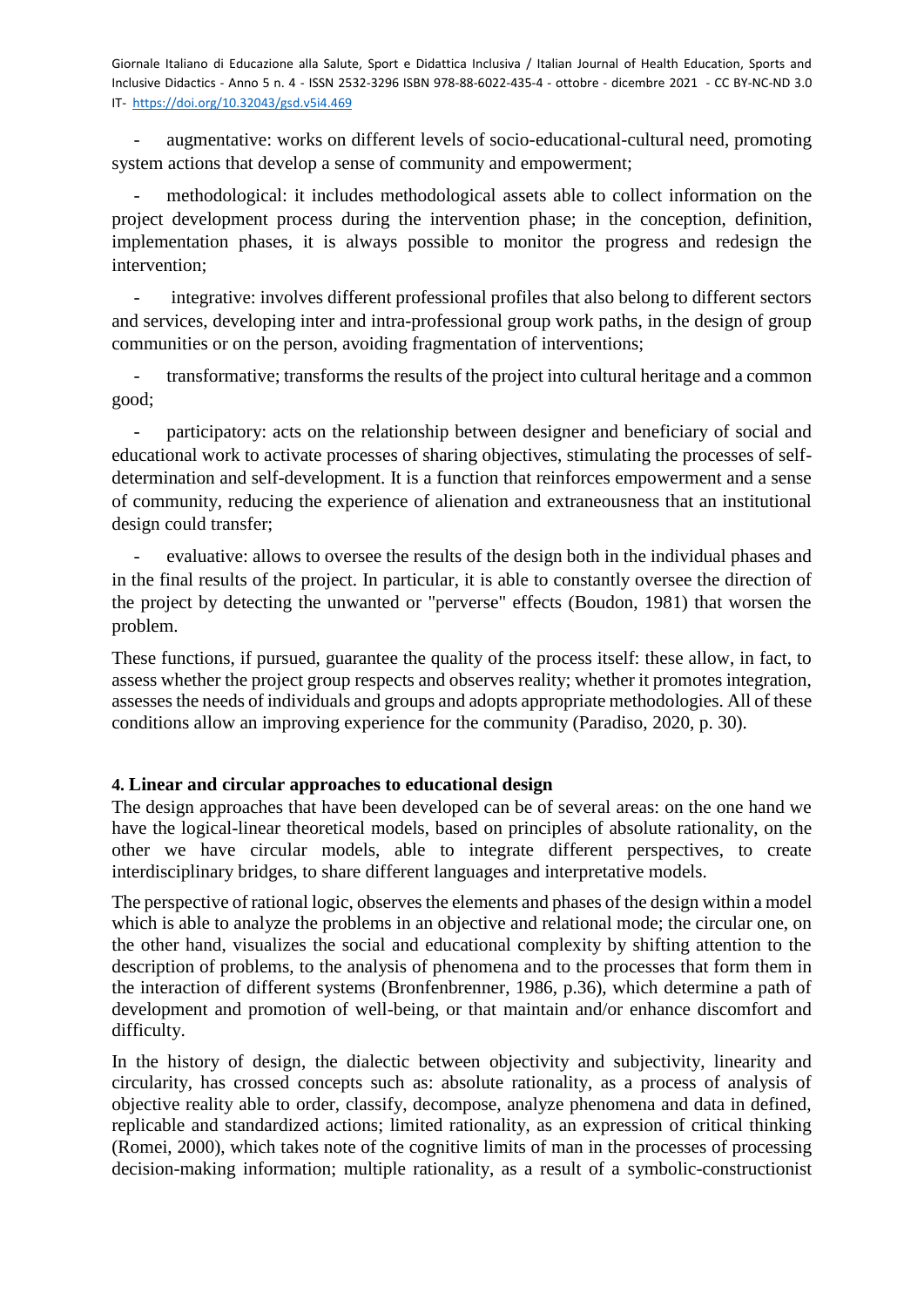thought (Bruner, 1991), which considers the point of view of the subjects and their influence in any activity of analysis and design elaboration.

For each of these perspectives there have been design "myths": in the linear one we have the myth of analysis, control and the possibility of planning social processes and predetermining results effectively and rationally; in the circular one we have the myth of relativity, of the impossibility of controlling phenomena in relation to the perception of the difficulty of identifying and managing relationships, interdependencies and feedbacks.

Connected to this subject we find what are the tensions present in each model and always present in the design model:

- between the qualitative and quantitative dimensions in the definition of results; between the flexibility of the project and the definition of parameters that guide the intervention;
- between the global vision of the intervention and the particular look at the individual elements;
- between the need to define each area of design and the possibility of maintaining an open space that allows the observation of the unforeseen effects of projects;
- between rationality that requires convergent thinking and creativity that pushes towards divergent visions capable of finding new solutions to educational-training social problems.

In particular, we find these issues in flexibility against definitiveness, as an attitude linked to the variability of the different elements of the project, to the possibility of changing point of view, to the global vision against that of the particular: as attention to the processes of framing the problem of needs, to the instances of development of new trajectories against attitudes of reiteration of past actions, of perfectionist choice on particular aspects.

To the opening against closure, as an orientation towards diversity, towards what has not been considered, and, therefore, analyzed, that changes the design framework and allows us to take other paths against the known, the delimitation/closure of spaces of knowledge and experience.

Creativity versus rationality, as attention to a reality that acts in the project as a space of regulation between thrusts and centrifuges that broaden the gaze of complexity and centripetal thrusts, which limit the observation to a limited series of information, running the risk of fragmentation and parcelling.

Linearity and circularity intervene in the design and educational-social work alternating or overlapping as complementary looks in governing the complexity of the design system: an example is the definition of the relationship that requires a logical-linear and, at the same time, strongly situational approach, in the moment of the analysis of problems and in the translation of problems-needs or in the choice of actions that can produce an ecological transformation (Bronfenbrenner, 1986, p.39).

### **5. Design approaches**

Design models can be of two types: on the one hand we have one that observes the level of participation of the actors involved and the processes of analysis and knowledge of the problem, in the distinction between synoptic-rational approach, concentrative-participatory approach, heuristic approach; on the other hand we have an approach that analyzes the design action according to the type of process identified as planning or problem solving or dialogical.

In the field of design, the three approaches have a decisive influence on design actions because they cross and connect the design cycle and the life cycle of the project.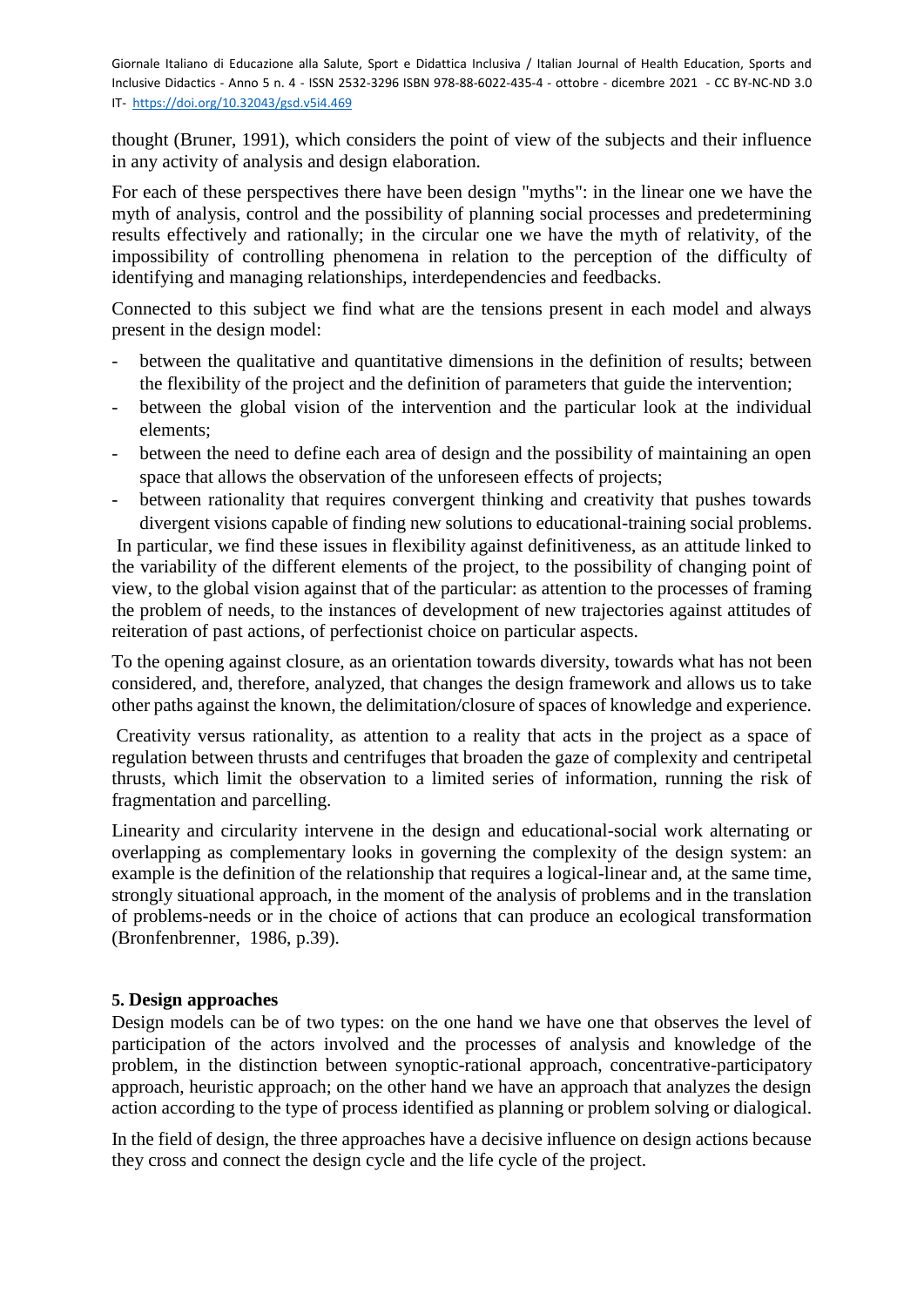Precisely: design as planning that meets the synoptic-rational model and works according to a principle of absolute rationality through which it is possible to identify the best solution to a problem and define the implementation of the project through actions defined and planned a priori.

Design as a dialogic process is linked to the concertative and participatory approach, which highlights the value of dialogue, relationship and participation in the design process; problemsolving design intersects with a heuristic approach of observation and exploration of problems in their determination.

The synoptic-relational approach adopts the principle of linear randomness as a model of interpretation of the intervention, of the phenomena and of the social and educational problems (Demetrio, 2009).

The basic idea of this approach rests on the possibility of identifying the absolute causes of a problem and, consequently, of carrying out a precise planning aimed at the desired social change. It fits within a positivistic and experimental perspective, which identifies the project as the planning of activities from a problematic situation, to the planning of actions to solve it. The principle that inspires it is that of absolute rationality that has emphasized, in the organizational sciences and the social and educational ones, the possibility of adopting a linear logic of the analysis of the solution of problems/needs. The reality, the object of the intervention, must be analyzed according to the principle of the decomposition of primary and secondary causes, tracing a direct cause-effect function, in the various educational phenomena.

### **6. Design competence**

The design is carried out within systems of relationship, of cultural and scientific dispute, which prelude a dynamic and "infinite" process in the pedagogical sense of the continuous and incessant work of thinking about the other and thinking of oneself in continuous tension and transformation towards a sociable, better, supportive ideality (Traverso, 2021). In order to be able and knowing how to create a project, design expertise is undoubtedly necessary. It is possible to decline some basic elements from which to explain the skills that the educator, who is preparing to carry out a project in his educational field, should refer to:

- Inquiry: collection of the necessary data that designers can use to constantly verify that the intervention they are designing is appropriate for the target audience
- Development: Design factors to keep in mind when making decisions and resolving issues during the development process
- Team: Decision making is a team effort that includes all necessary areas of expertise
- Evaluation: evaluation at all levels of the process, including the continuous critical evaluation of the evaluation process itself.

Brainstorming: gathering information from different stakeholders during the design process In addition, the designer in the educational field should master the most common design tools such as:

- Stakeholder analysis: analysis of the characteristics of the "stakeholders" of reference, where "stakeholders" are interpreted in a very broad way as the individuals or institutions that can influence or be influenced by the project.
- SWOT analysis: at a more detailed and in-depth level, SWOT (Strengths, Weaknesses, Opportunities and Threats) analysis highlights and allows to better evaluate priorities, problems and possible starting points in a project intervention.